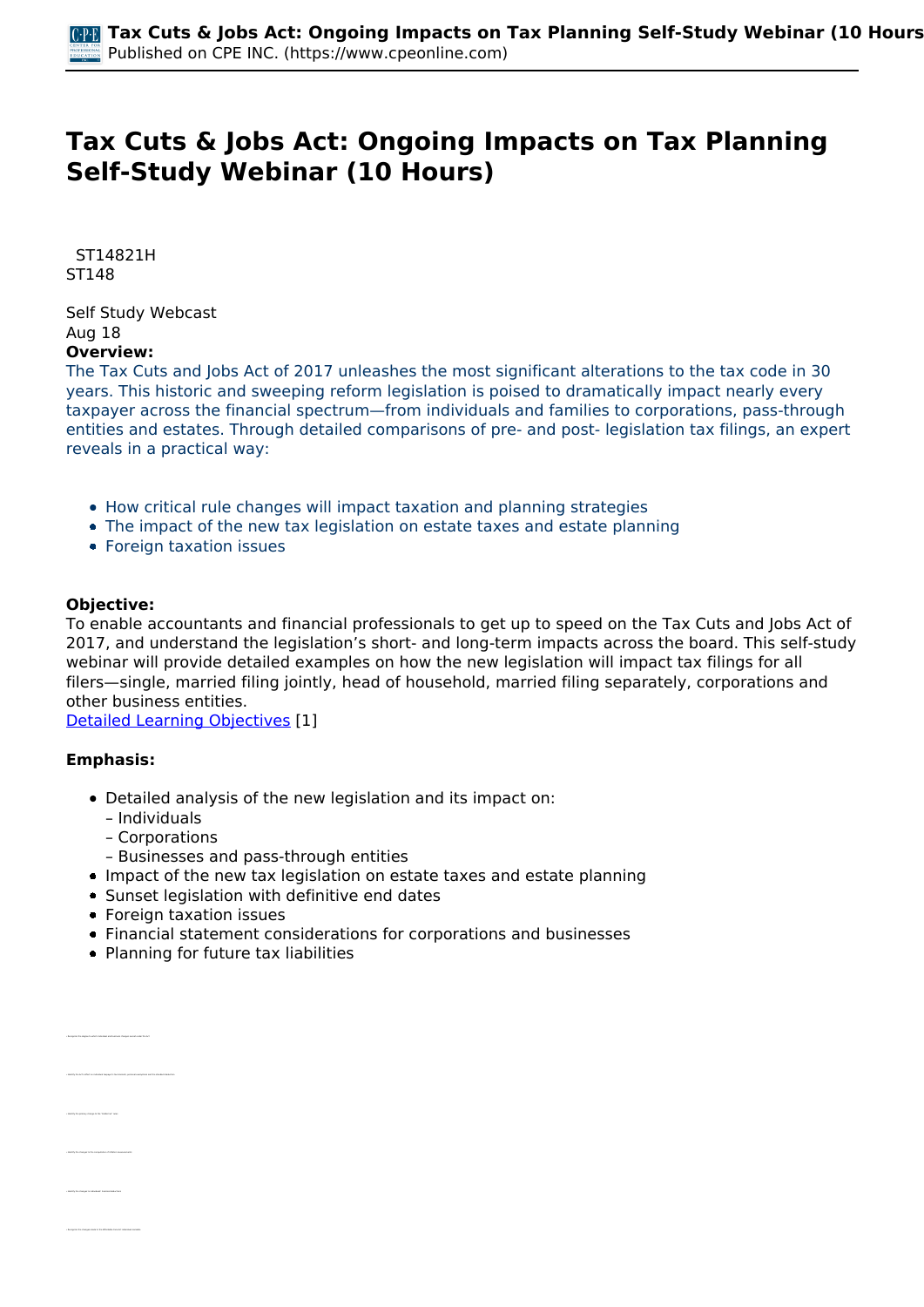

*• Recognize the new child tax credit limitation • Recognize the overall approach taken by Congress to give income tax relief to pass-through income recipients • Identify the basic formula for tax relief under Section 199A • Identify the scenarios under which limitations to the deduction will apply • Identify types of income excluded from consideration for deduction • Recognize the definition of a "qualified trade or business" under Section 199A • Identify the new corporate tax rate structure • Identify the new parameters for the corporate dividends received deduction • Identify the applicability of the AMT tax on corporations under the Act • Recognize the status of the domestic production activities deduction • Identify the treatment of local lobbying expenses • Identify the credit available to employers who pay wages to employees on family and medical leave • Identify the bonus depreciation limits • Recognize the property no longer considered "listed property" under the Act*

# *Bottom***Prerequisite:**

*Working knowledge of federal income taxes.*

# **Preparation:**

*No advance preparation required.*

## **Level of Knowledge:**

*Overview.*